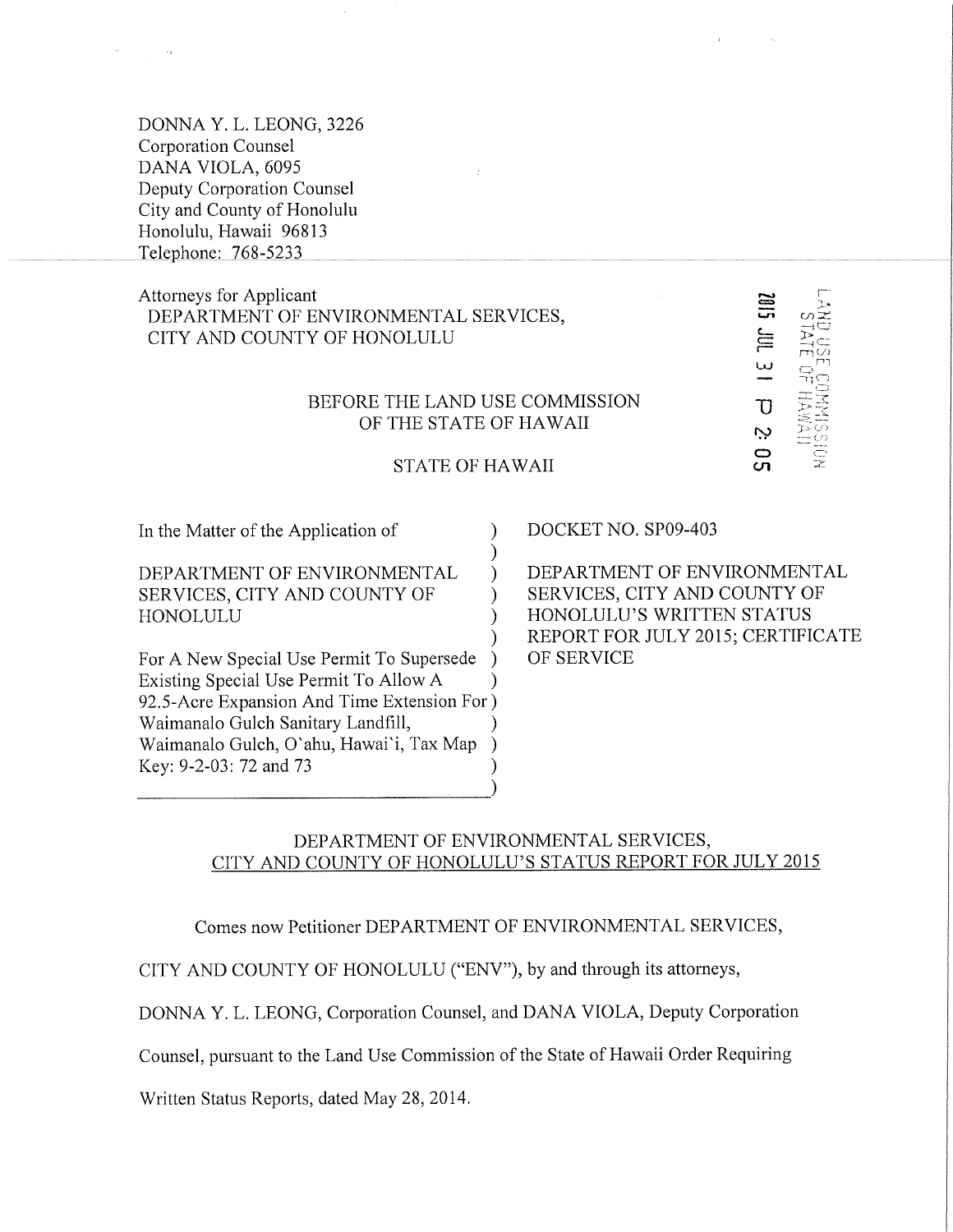ENV represents that the group, including the Managing Director, Roy Amemiya,

formed to assist in facilitating communication and resolution of this matter, is continuing its negotiations.

DATED: Honolulu, Hawaii, July 31, 2015.

 $\sim$ 

DONNA Y. L. LEONG Corporation Counsel

By

DANA VIOLA Deputy Corporation Counsel Attorneys for Applicant DEPARTMENT OF ENVIRONMENTAL SERVICES, CITY AND COUNTY OF HONOLULU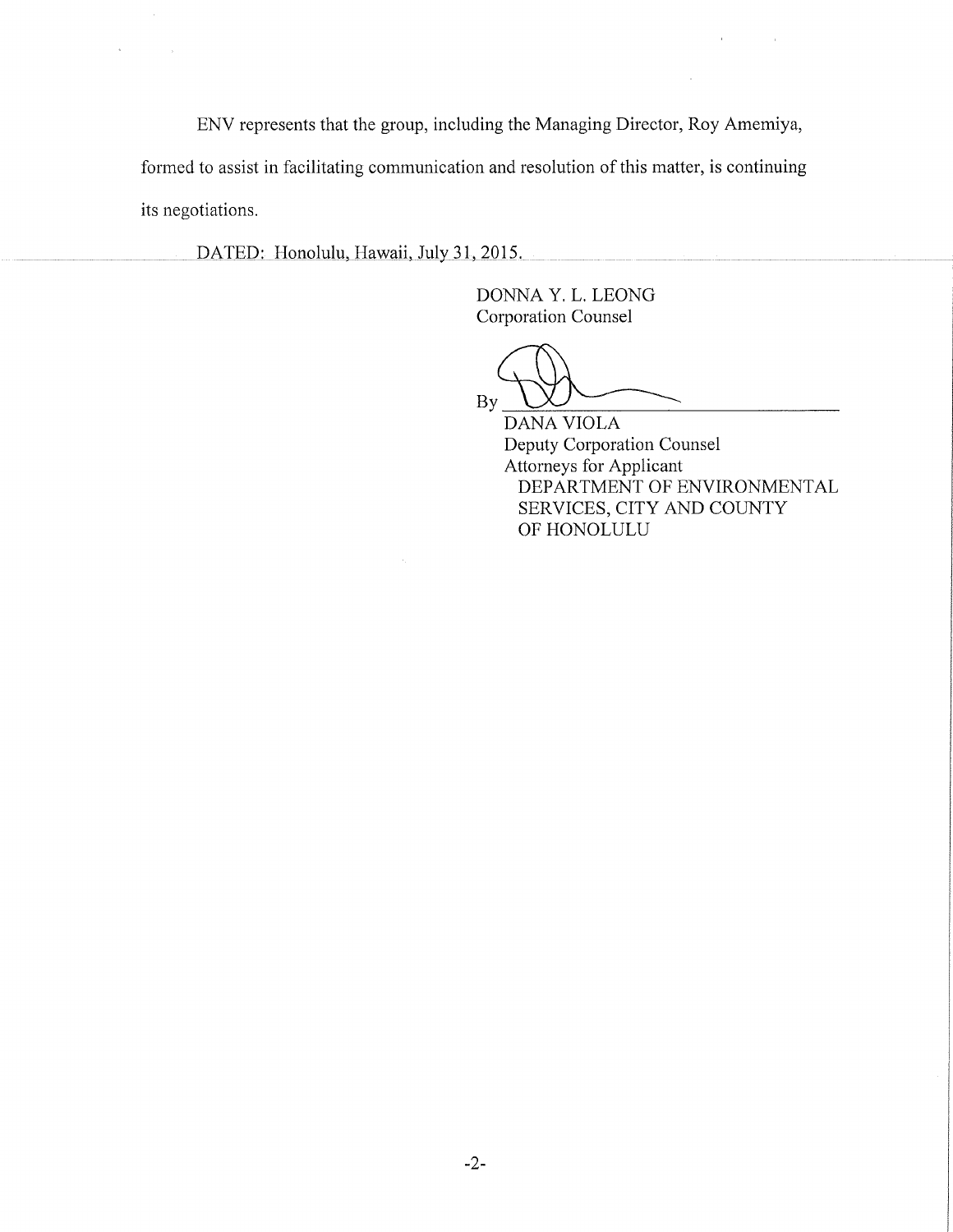### BEFORE THE LAND USE COMMISSION OF THE STATE OF HAWAII

#### STATE OF HAWAII

| In the Matter of the Application of         | DOCKET NO. SP09-403    |
|---------------------------------------------|------------------------|
|                                             |                        |
| DEPARTMENT OF ENVIRONMENTAL                 | CERTIFICATE OF SERVICE |
| SERVICES, CITY AND COUNTY OF                |                        |
| HONOLULU                                    |                        |
|                                             |                        |
| For A New Special Use Permit To Supersede   |                        |
| Existing Special Use Permit To Allow A      |                        |
| 92.5-Acre Expansion And Time Extension For) |                        |
| Waimanalo Gulch Sanitary Landfill,          |                        |
| Waimanalo Gulch, O'ahu, Hawai'i, Tax Map    |                        |
| Key: 9-2-03: 72 and 73                      |                        |
|                                             |                        |

# CERTIFICATE OF SERVICE

#### I HEREBY CERTIFY THAT A COPY OF THE DEPARTMENT OF

## ENVIRONMENTAL SERVICES, CITY AND COUNTY OF HONOLULU'S

# WRITTEN STATUS REPORT FOR JULY 2015 was duly served by either hand-

delivery or U. S. Mail, postage prepaid, by certified mail, return receipt requested, to the

following on the date below, addressed as follows:

 $\alpha$ 

|                                                                                                                     | Delivery | Mail |
|---------------------------------------------------------------------------------------------------------------------|----------|------|
| Leo Asuncion, Acting Director<br>Office of Planning<br>P. O. Box 2359<br>Honolulu, Hawaii 96804-2359                | X        |      |
| Brian Yee, Esq.<br>Deputy Attorney General<br>Hale Auhau, Third Floor<br>425 Queen Street<br>Honolulu, Hawaii 96813 |          | Χ    |